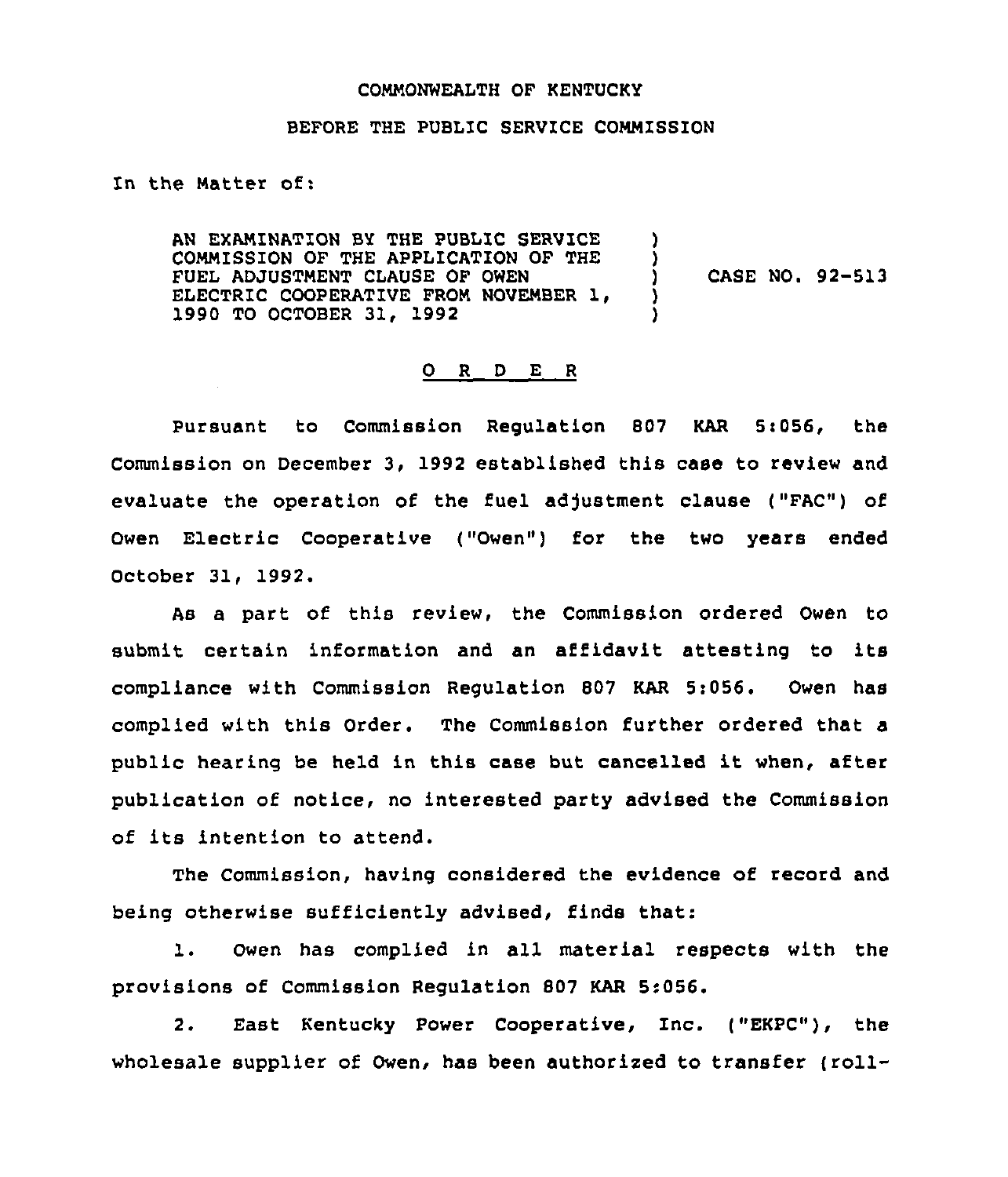in) a 0.31 mills per Kwh decrease in its base fuel cost to its base rates.'.

Owen should be authorized to transfer (roll-in) a 0.33  $3.$ mills per Kwh decrease in its base fuel costs to its base rates to reflect, as adjusted for line loss, the transfer of a 0.31 mills per Kwh decrease in EKPC's base rates and this can best be accomplished by a negative energy adder to each Kwh sold.

4. The rates and charges in Appendix A, attached hereto and incorporated herein, are fair, just, and reasonable, and reflect the transfer of fuel costs from the FAC to the base rate.

IT IS THEREFORE ORDERED that:

1. The charges and credits applied by Owen through the FAC for the period from November 1, 1990 to October 31, 1992 be and they hereby are approved.

2. Owen be and it hereby is authorized to transfer to base rates those fuel costs (as adjusted for line-loss) rolled-in by EKPC from its FAC to its base rates.

3. The rates in Appendix <sup>A</sup> are approved for service rendered by Owen on and after Nay 1, 1993.

4. Within <sup>30</sup> days of the date of this Order, Owen shall file with the Commission revised tariff sheets setting out the rates approved herein.

Case No. 92-491, An Examination by the Public Service  $\mathbf{I}$ Commission of the Application of the Fuel Adjustment Clause of East Kentucky Power Cooperative, Inc. From November 1, 1990 to October 31, 1992.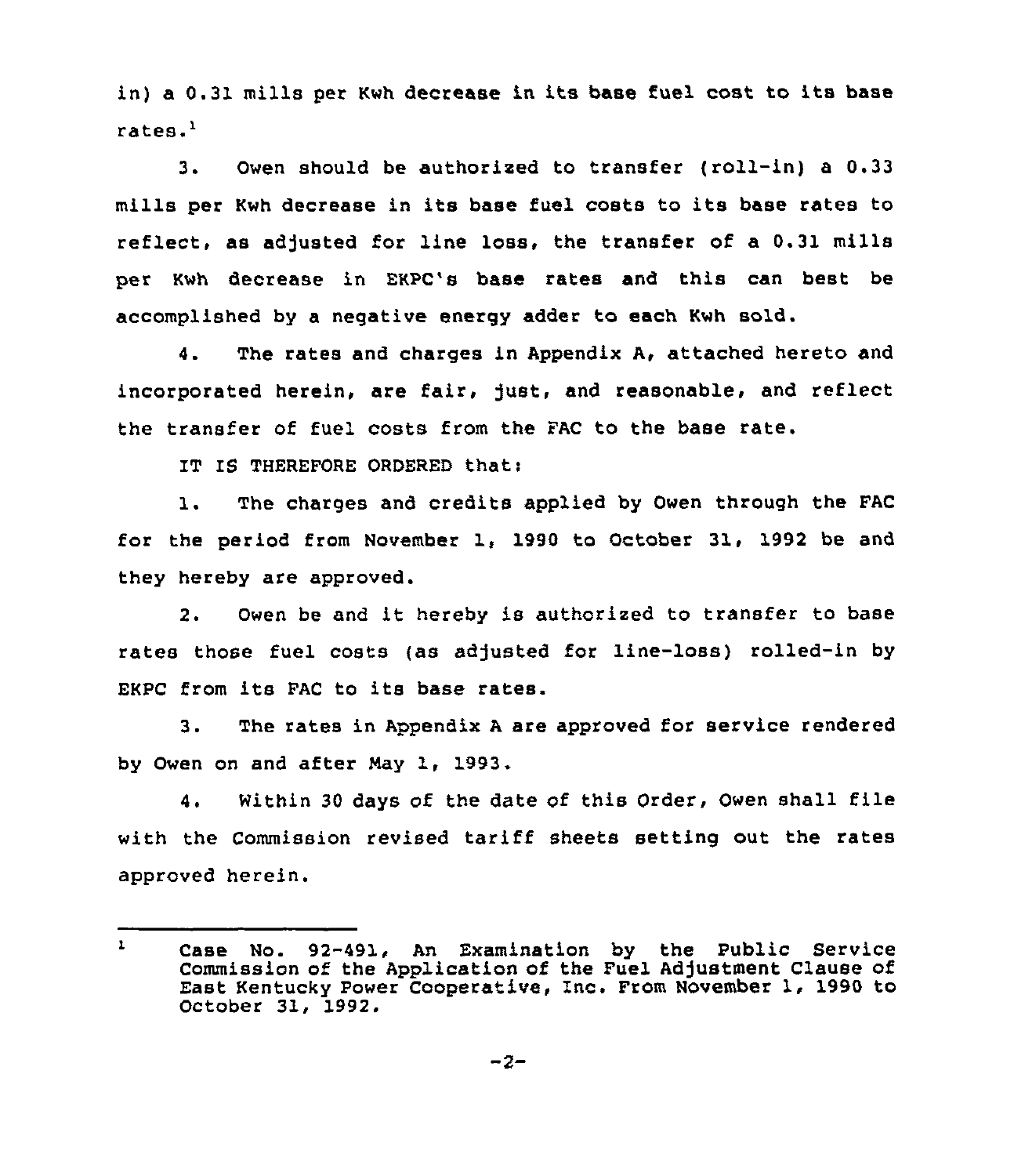Done at Frankfort, Kentucky, this 5th day of April, 1993.

PUBLIC SERVICE COMMISSION

مکو بیلیا  $\overline{\text{Cha}}$ rman

duis

Vice Chairman

ATTEST:

lls

**Executive Director**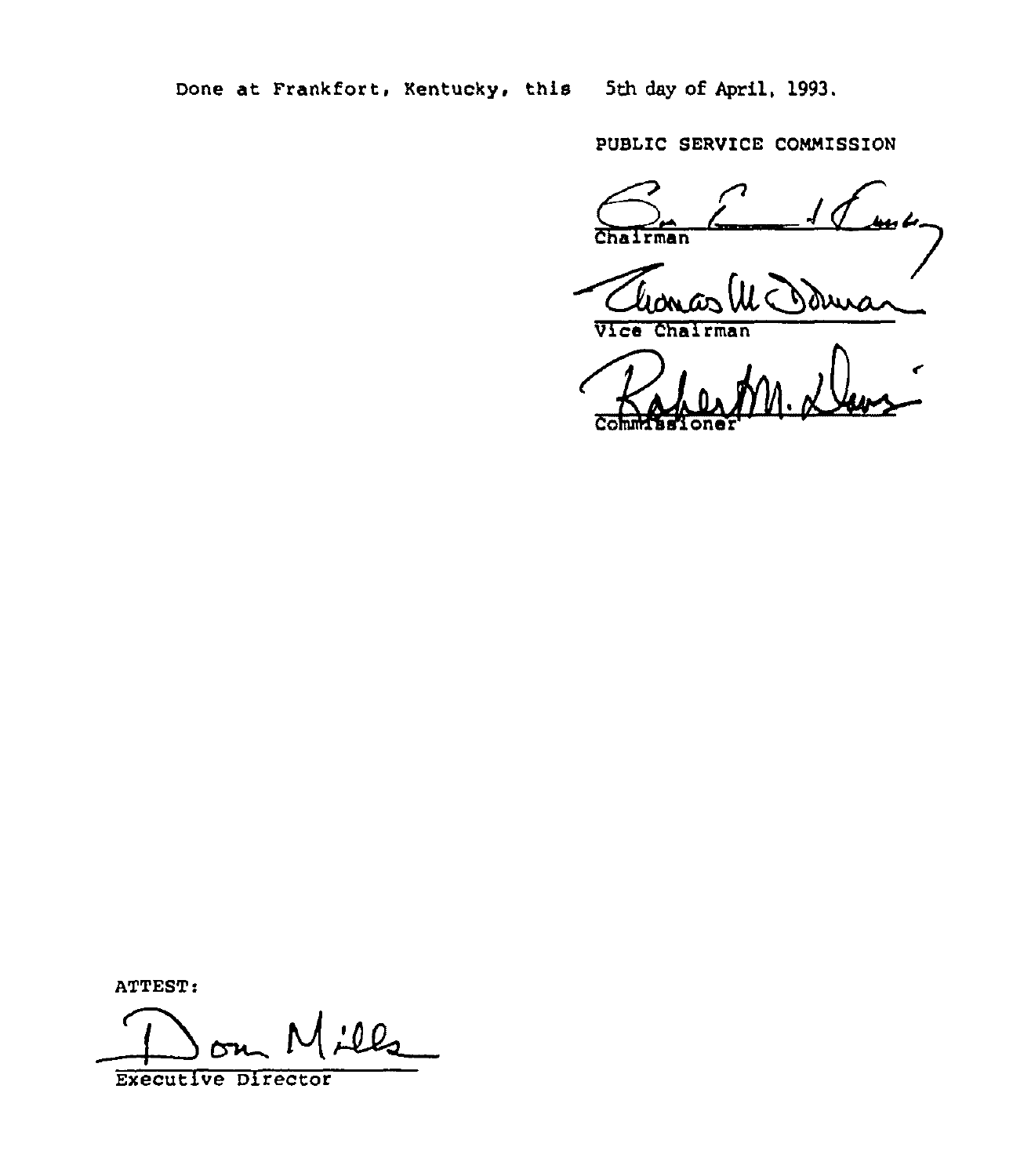#### APPENDIX A

APPENDIX TO AN ORDER OF THE KENTUCKY PUBLIC SERVICE COMMISSION IN CASE NO. 92-513 DATED April 5, 1993

The following rates and charges are prescribed for the customers in the area served by Owen Electric Cooperative. All other rates and charges not specifically mentioned herein shall remain the same as those in effect under authority of this Commission prior to the effective date of this Order.

### SCHEDULE I FARM AND HOME

#### Rates:

All KWH

5,06576 Per KWH

### SCHEDULE I-A FARM AND HOME OFF-PEAK MARKETING RATE

#### Rates:

All KWH

6.03946 Per KWH

### SCHEDULE 1 FARM AND HOME T-0-D

#### Rates:

| On-Peak Rate All KWH/Month  | \$.06576 Per KWH |  |
|-----------------------------|------------------|--|
| Off-Peak Rate All KWH/Month | .03946 Per KWH   |  |

SCHEDULE I SMALL COMMERCIAL

#### Rates.

All KWH

\$ .06576 Per KWH